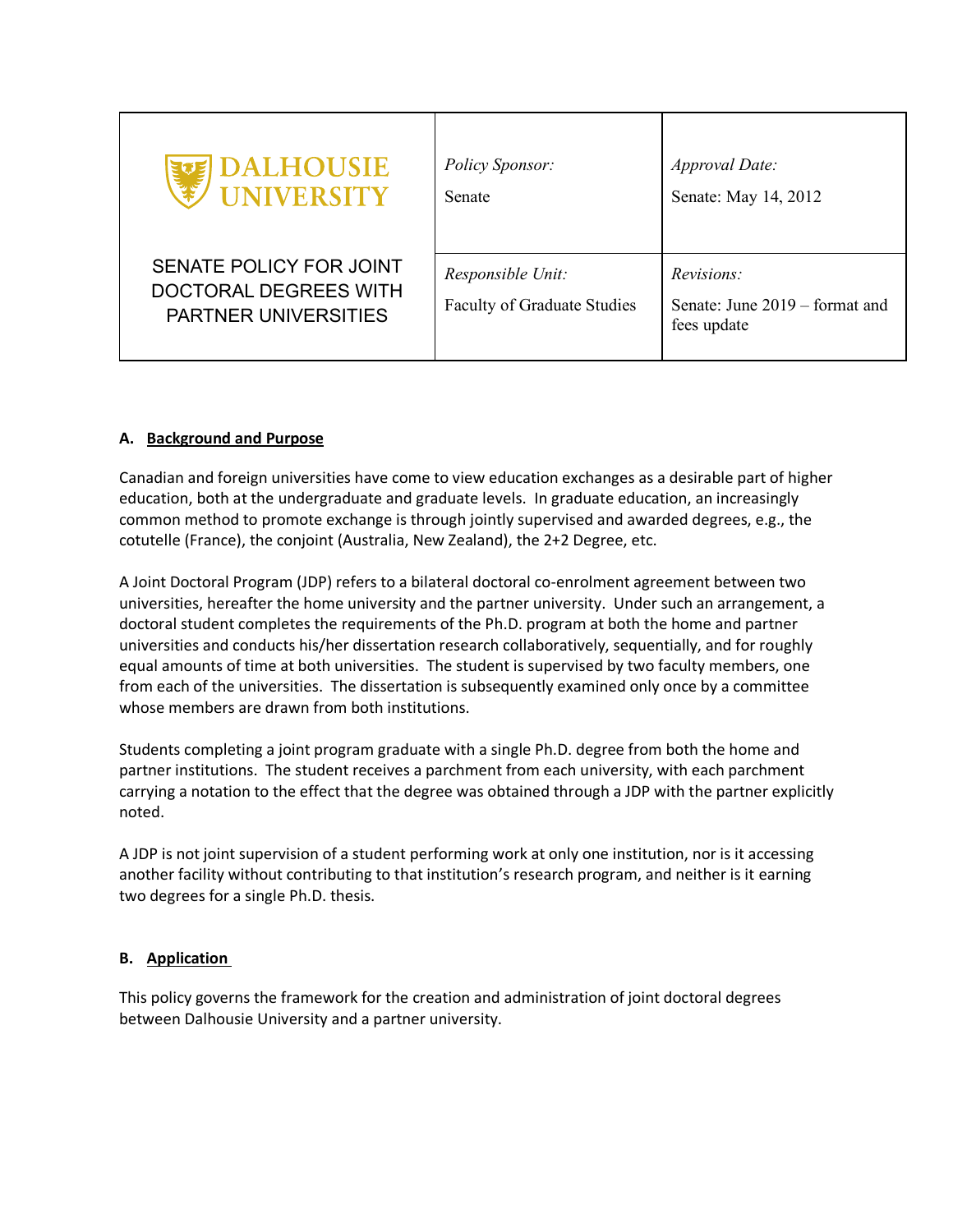## **C. Definitions**

1. "Home University" means the university where a JDP student is initially enrolled in their Doctoral program.

#### **D. Policy Statements**

- 1. Joint Doctoral Programs shall be established with the objectives of providing:
	- a. An opportunity to enrich the research experience of doctoral candidates, including access to the best researchers and best research equipment in two countries and at two institutions;
	- b. An exposure to different cultural and scientific environments and as a result, increased student employability;
	- c. A mechanism to enhance cooperation and collaboration between researchers and institutions engaged in a JDP agreement through graduate student mobility; and
	- d. An opportunity to enhance the recruitment of highly-qualified international students to Dalhousie University and its partner, thus increasing the international profile and reputation of both institutions.
- 2. All full time students registered in a Ph.D. program are eligible to apply for a JDP if an MOU exists with the proposed partner university.
- 3. A student may apply to create a JPD arrangement at a recognized partner institution if the institution possesses expertise in his/her research field and if the student is within the first year of a Ph.D. program
- 4. A JDP initiated at Dalhousie should be proposed jointly by the Dalhousie student and his/her supervisor. Both must consult with the potential co-supervisor and the Chair/Director of the partner department to be involved in the JDP. A proposal must be submitted to and approved by the Dean, Faculty of Graduate Studies, at Dalhousie.
- 5. JDP Agreements initiated by a partner institution will be considered under the guidelines established by the MOU/Agreement with that home university. In such cases, a copy of the proposal must also be submitted to the Dean, Faculty of Graduate Studies, at Dalhousie University for approval. It is expected that partner institutions will have JDP policies consistent with those at Dalhousie.
- 6. Instruction shall normally be in English at Dalhousie. The student must be able to meet both Dalhousie's English-language proficiency requirements and the language proficiency requirement of the partner institution.
- 7. The admission requirements at Dalhousie are normally the same as those for a non-JDP, as given in the Dalhousie Graduate Studies Calendar. Where the foreign partner's degree designations are not equivalent to those at Dalhousie, the MOU will include an appendix/addendum/codicil, etc. laying out the minimum degree standards for admission.
- 8. Students participating in a JDP must fulfill the PhD-program requirements at both institutions. This will occur through a transfer of credit, where appropriate, with courses taken at the home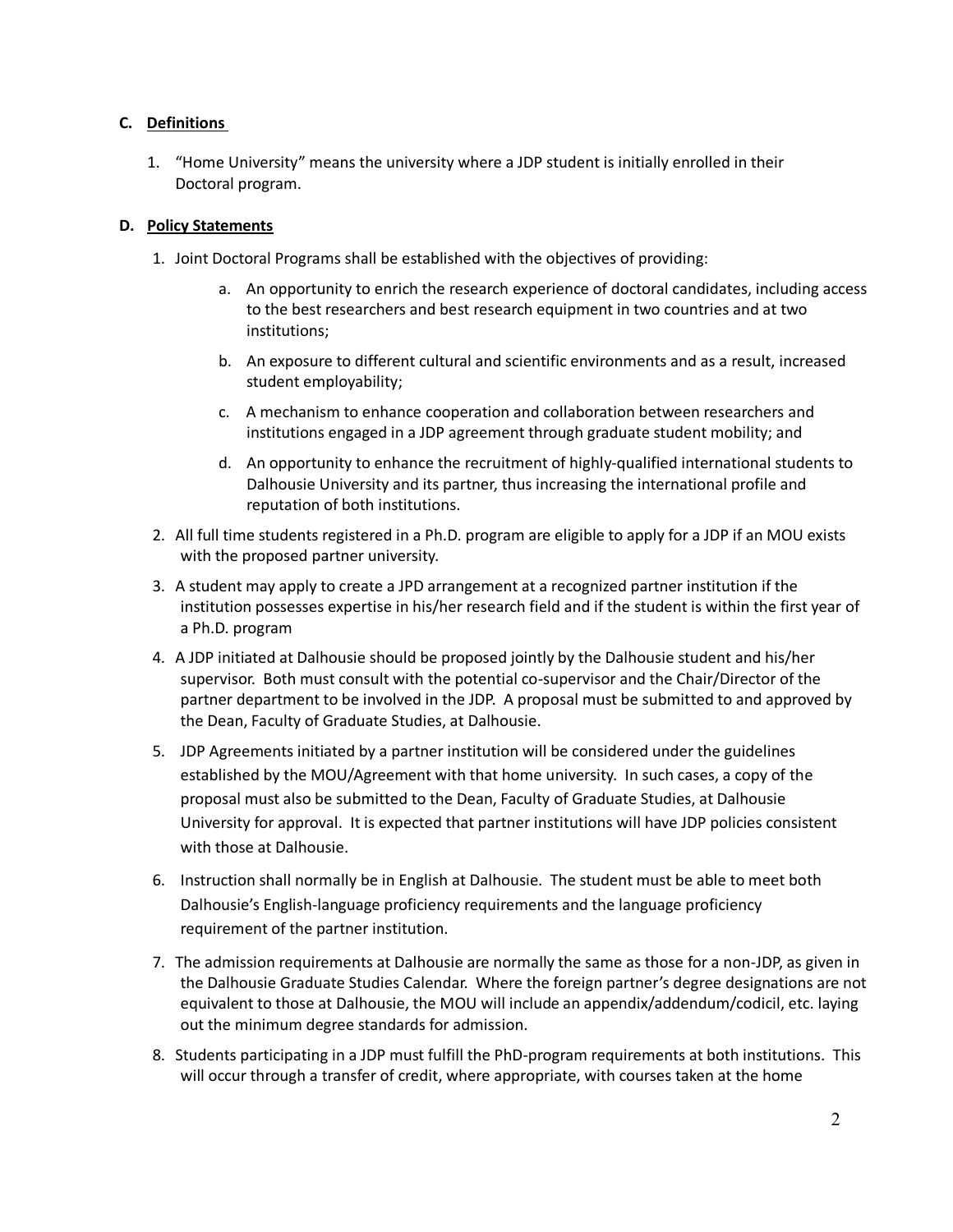institution applied to the partner institution and vice-versa, in a manner where the requirements of both institutions can be met within the regular period of study.

- a. The Graduate Studies Calendar for Dalhousie University stipulates that only 33% of a students course work can consist of transferred credits. However, that document states that this limit can be exceeded via a Letter of Permission if there exists "a university-level agreement, governing specific cooperative arrangements, (that) has been negotiated and is in operation." Thus, an MOU between Dalhousie and a partner that explicitly deals with credit transfer arrangements can allow the total to exceed 33%; however in any case, that limit must not exceed 50%. (Note: All courses taken by a student need not be counted towards a degree program. Once course requirements are met, additional courses need not figure into the transfer limit as long as they are not included in the student's academic plan.)
- b. The Graduate Studies Calendar for Dalhousie University also stipulates that courses used for credit for a previous degree cannot be re-used for credit for a new degree, i.e., the JDP. Thus all courses in a student's academic plan must not be credited to any other previous or concurrent degree.
- c. Each agreement (MOU) with a partner will have an explicit scheme in an appendix/ addendum/etc. to convert the foreign earned credits to equivalent Dalhousie class credits. Dalhousie expects the foreign partner to require the same translation of Dalhousie credits to their own credit model. The result should be a combined and mutually accepted transfer credit "table" for the specific program.
- 9. Students enrolled in PhD programs at Dalhousie are expected to pass one or more non-thesis/nonclass examinations, which may include any of a Qualifying or Preliminary Examination, a Comprehensive Examination and a Thesis Proposal Defense. Detailed descriptions of these examinations can be found in the Graduate Calendar for Dalhousie University. Students in a JDP are expected to complete those examinations required of non-JDP students in their department of study at Dalhousie. (Simply put, a JDP is not a means to avoid such examinations.)
- 10. The maximum time limit to complete a JDP is set by agreement between the participating institutions, as detailed in the specific MOU/Institutional Agreement.
	- a. Foreign universities often have much shorter degree completion-time limits than Dalhousie and extensions are often not permitted to those limits. These shorter limits may apply to a Dalhousie JDP.
	- b. Dalhousie-Based Students and supervisors should be fully aware that shorter time limits may apply to a JDP. In any event, students must be informed in their Agreement Form of the exact limits that apply in their case.
- 11. It is expected that a student will spend cumulatively half their time at Dalhousie and half their time at the partner institution. Dalhousie University normally requires that a PhD student who receives a PhD degree from Dalhousie must be registered at Dalhousie for at least 24 months, of which a PhD student must be in residence at Dalhousie for at least four (4) terms of full-time study (16 months). A JDP student is expected to be registered and in residence at Dalhousie for a minimum of 12 months as part of their PhD degree.
- 12. The supervisory committee for a JDP student will consist of at least the Dalhousie and partner cosupervisors, one other member of the FGS faculty from Dalhousie, and one other member of the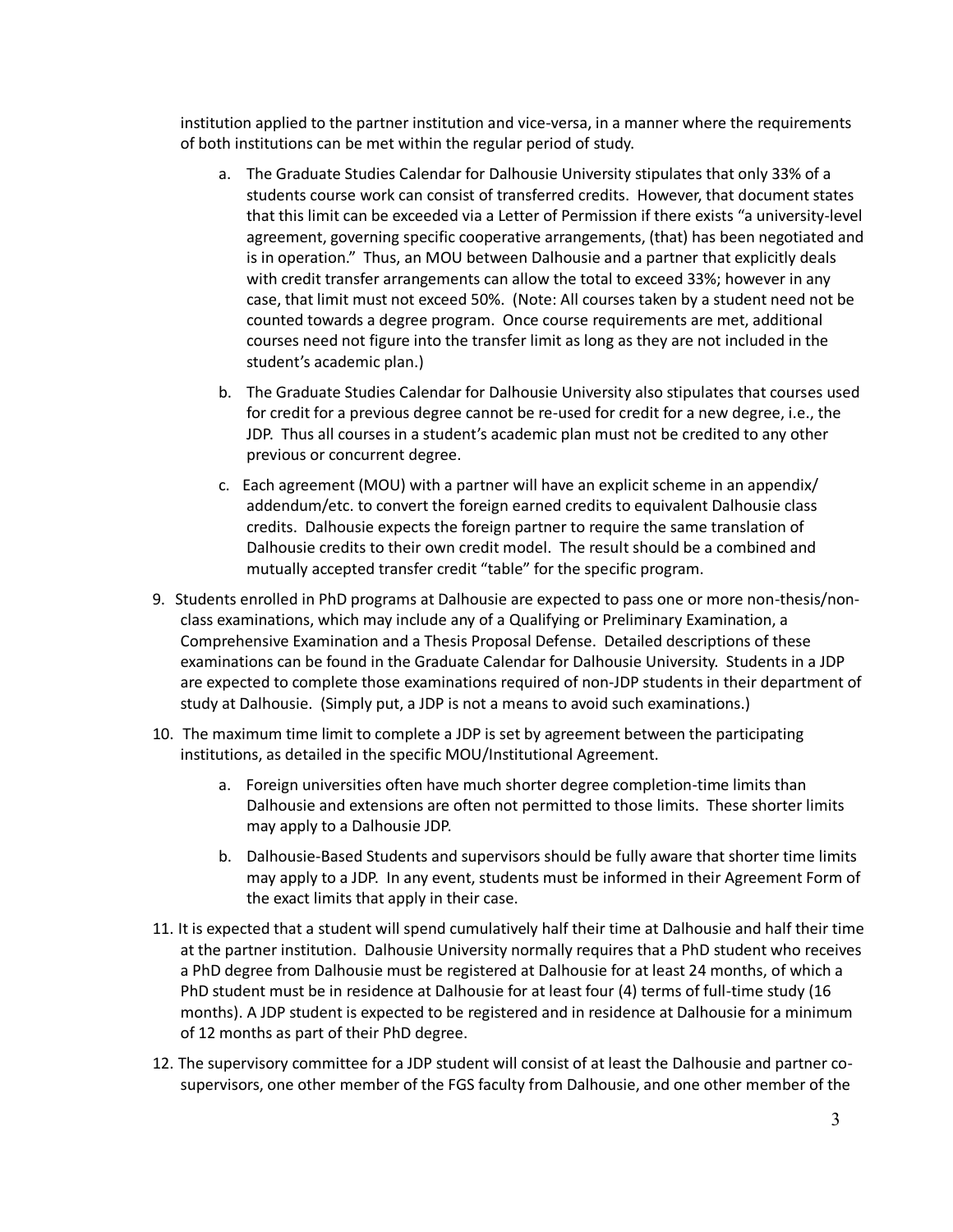graduate faculty from the partner university. More committee members are possible at the discretion of the student and the co-supervisors, with agreement of the appropriate deans.

- 13. Thesis submission:
	- a. Students will be required to write a single thesis (in terms of content), which will lead to a single oral defense, usually at the home institution.
	- b. The language of the thesis will be English.
	- c. Students using Dalhousie as their home, will use the Dalhousie format, as provided by the Faculty of Graduate Studies. Students from a partner university will be permitted to employ the format from their home institution.
	- d. Regardless of home institution, all JDP students will be required to submit a copy to Dalhousie via e-thesis for submission to the Canadian National Library (Library and Achieves Canada); therefore, the copy submitted electronically to Dalhousie will contain the front pages suitable for that digital library. Students must contact Dalhousie Faculty of Graduate Studies to ensure that this format is correct.
	- e. The title page of the thesis in either format will contain a notation that indicates that the thesis is submitted as part of a JDP and identify both institutions.
	- f. A successfully defended thesis, at either university, will be posted electronically to DalSpace and Library and Archives Canada, before convocation/ graduation is permitted. This requires that the entire thesis be submitted to Dalhousie in PDF/A format. The partner institution may have their own, additional posting requirements.
- 14. Thesis evaluation:
	- a. The thesis Examining Committee will be composed of examiners (all PhD holders or qualified professionals that are acceptable to the graduate deans or equivalent at both institutions) appointed by both institutions; these will include at least one professor (i.e., a Reader) from each institution in addition to the co-supervisors and an External Examiner, who is independent of both institutions.
	- b. There shall be a Committee Chair, appointed by the Dean (or equivalent) at the university where the examination takes place, who shall direct the proceedings, but who will not have been involved in the thesis research and who will not act as an examiner.
	- c. The home institution is responsible for arranging all the logistics of the defense.
	- d. A written evaluation of the thesis shall be submitted by the External Examiner prior to the oral defense, according to the longer timeline of the two institutions.
	- e. The regulations and procedures that govern the oral defense at both universities will be satisfied, regardless of institution where the exam takes place.
- 15. Upon completion of the appropriate requirements, students will receive a parchment from each university, with each parchment carrying a notation to the effect that the degree was obtained through a JDP agreement. In addition, a notation will be made on the student's transcript that indicates he/she has participated in a JDP agreement between the two institutions. The names of both participating institutions will be indicated on each transcript.
- 16. Fee Structure and Funding Arrangements: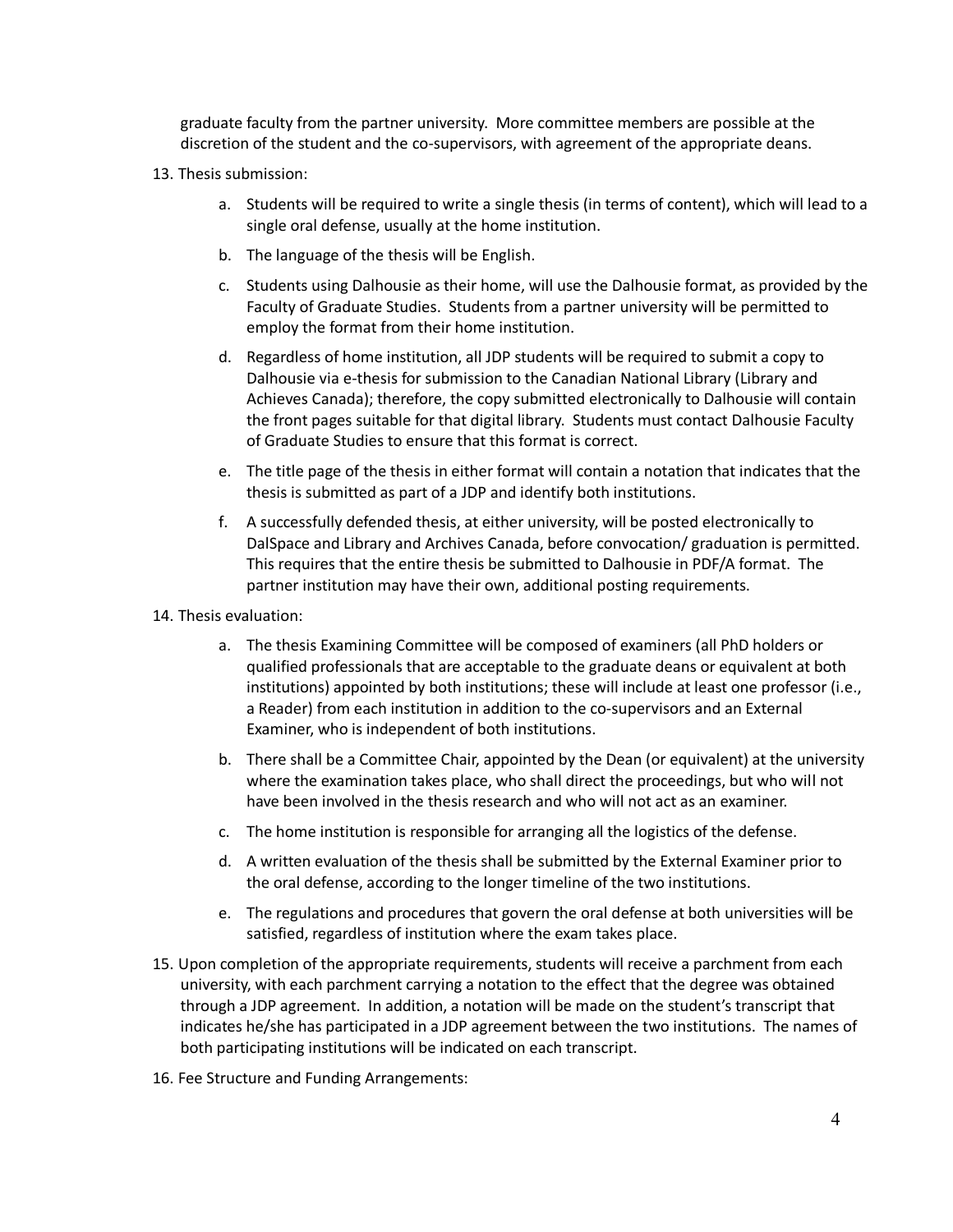- a. The details of the fee/tuition structure for a JDP will be set at the time of the establishment of the specific JDP Agreement.
- b. A general principle is that fees/tuition should reflect physical presence at a given institution. An example is provided in Appendix B – JPD Agreement.
- c. Financial agreements with Dalhousie supervisors to pay a JDP student's tuition and/or fees are arranged directly between the student and supervisor, and Dalhousie University is not part of those negotiations. However, Dalhousie University Financial Services should be consulted in making payment to students in this case.
- d. Dalhousie students not in residence at Dalhousie are not considered to be registered at Dalhousie under Statistics Canada regulations. This has implications on payment of stipends for the Dalhousie-based supervisor and taxation for the students. Again, Dalhousie Financial Services needs to be consulted in order to continue some form of financial support to a student when he/she is hosted abroad, or even in another province.
- e. Foreign students with exceptional records may apply to Dalhousie for independent scholarship/fellowship support for which they might qualify.
- 17. An intellectual property agreement will be mutually agreed and signed before a student either leaves or arrives at Dalhousie University. Because all students in a JDP are Dalhousie students, they are entitled to the IP rights common to all Dalhousie students and are subject to all the associated IP responsibilities.
- 18. Before entering into a JDP agreement, the student and his/her supervisors from the two institutions will determine a detailed academic plan.
	- a. This plan will include program periods that take place at the home and partner institutions and include the time and location of learning activities.
	- b. In every case, the minimum duration of residency at Dalhousie University is three full terms for students coming from abroad. For students for whom Dalhousie University is the home institution, the total duration of residency at Dalhousie is six full time terms are included.
	- c. This plan cannot be altered without the consent of both universities, via their respective deans (or equivalent).
	- d. Students should complete as much of their coursework as possible at their home institution. Any additional course requirements that need to be met at the host institution must be laid out in the academic path of the JDP agreement.
	- e. Qualifying or comprehensive exams will not be completed in advance of engaging in a JDP agreement and will be administered at the home university.
	- f. The thesis proposal defense, if applicable, will be completed no later than the end of the second year of study, without exception, at the home university.
	- g. Thesis-based work will occur at both institutions as defined in the JDP agreement.
- 19. A student who is in good academic standing may remove themselves from a JDP into a regular PhD at their home university by seeking the permission of the home dean of graduate studies (or equivalent);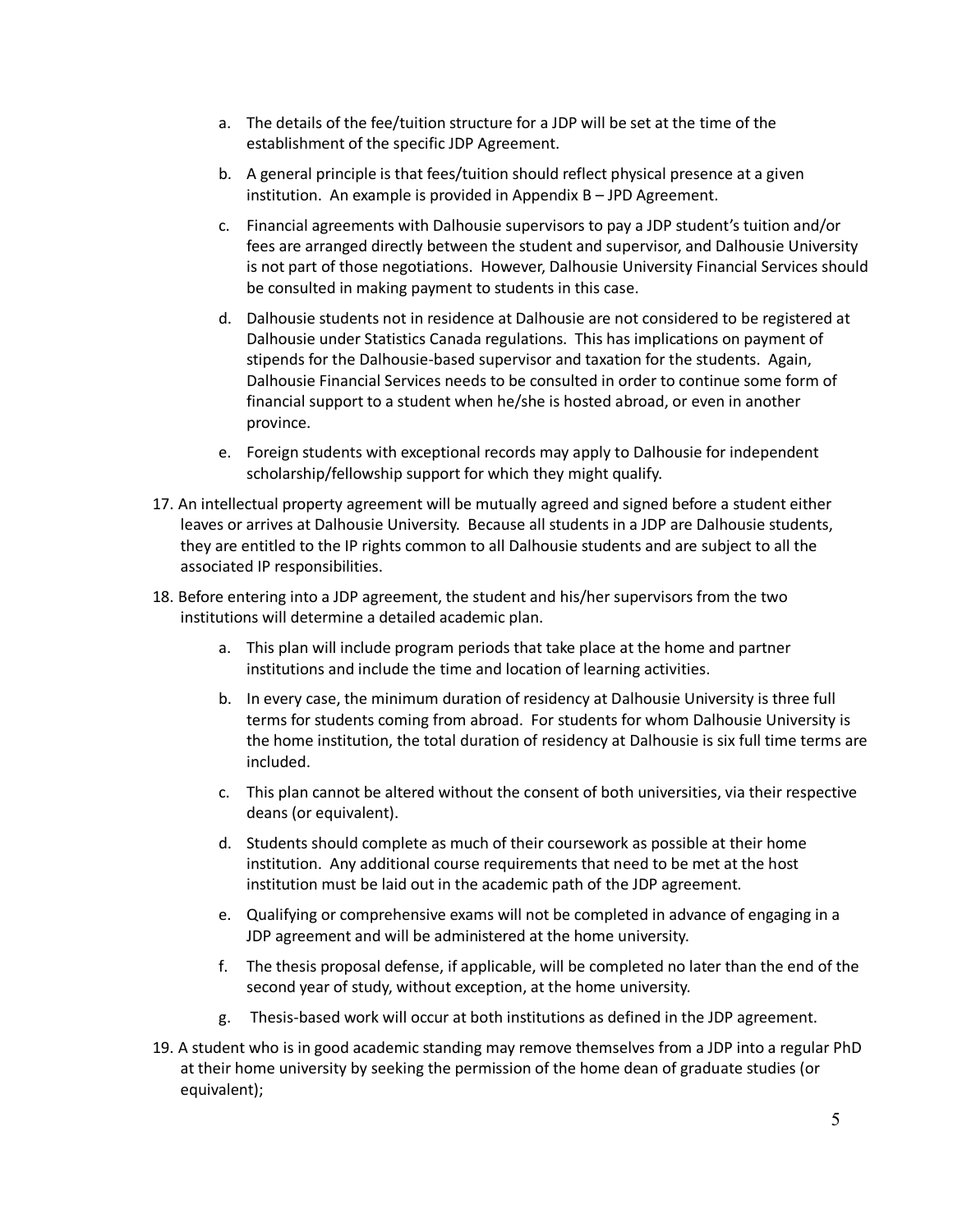- a. Permission in such cases will not be unreasonably withheld.
- b. Credits gained at the other institution and accepted at Dalhousie shall remain valid credits for the new degree program.
- c. Additional course credits may be required for the new degree program.
- 20. All students participating in JDP agreements must follow the rules and regulations, including those relating to research ethics, of both participating universities.
	- a. Recognizing that regulations and practices relating to academic integrity and intellectual property, as well as the culture related to their enforcement, may vary, all graduate students are required to review, comprehend and adhere to the Dalhousie University Academic Integrity Policy upon commencing a JDP agreement and upon submitting a Ph.D. thesis.
	- b. A breach of academic integrity will be brought to the attention of the Academic Integrity Officers (or equivalents) of both institutions, via a formal written letter, immediately upon its discovery by the instructor of a class where the offence has occurred or the cosupervisor at that university if it is not related to a class.
	- c. In the event of contradictory AI regulations between the home and partner institution, the rules at the university where the offense occurred shall prevail.
- 21. An academic or behavioral (student code of conduct) offence or lack of academic progress may result in dismissal, i.e., involuntary termination of enrolment, at either institution in a JDP. In such an event, the JDP agreement is also immediately terminated.
	- a. A Dalhousie-based, academically dismissed student may re-apply, in this situation, for readmission to a regular PhD program at Dalhousie, as per the conditions detailed in the Graduate Studies Calendar.
	- b. Re-admitted students will not be permitted to enter into a new JDP, with either the previous or a new partner institution.
- 22. The two universities entering into a JDP will agree explicitly in their MOU to share academic records of students in a joint program, within the privacy constraints set by the legal jurisdictions in which they reside.
	- a. Each institution will agree to share transcripts and to transmit academically relevant facts, such as Academic Integrity issues, in writing with their partner on a timely basis.
	- b. Co-supervisors will be bound to share academically relevant facts, issues, exam/test results, etc., that affect the progress of a student in a JDP with the co-supervisor at the other university.
	- c. At the beginning of a JDP, a student will sign a document giving permission to share their academic records between the partner institutions.
- 23. Research that involves humans or higher-order organisms requires research ethics review and formal, signed statements of agreement as to research conditions and protocols.
	- a. Students and supervisors in a JDP who conduct such research will follow all the requirements of both institutions.
	- b. The more stringent of such regulations will apply to both universities.